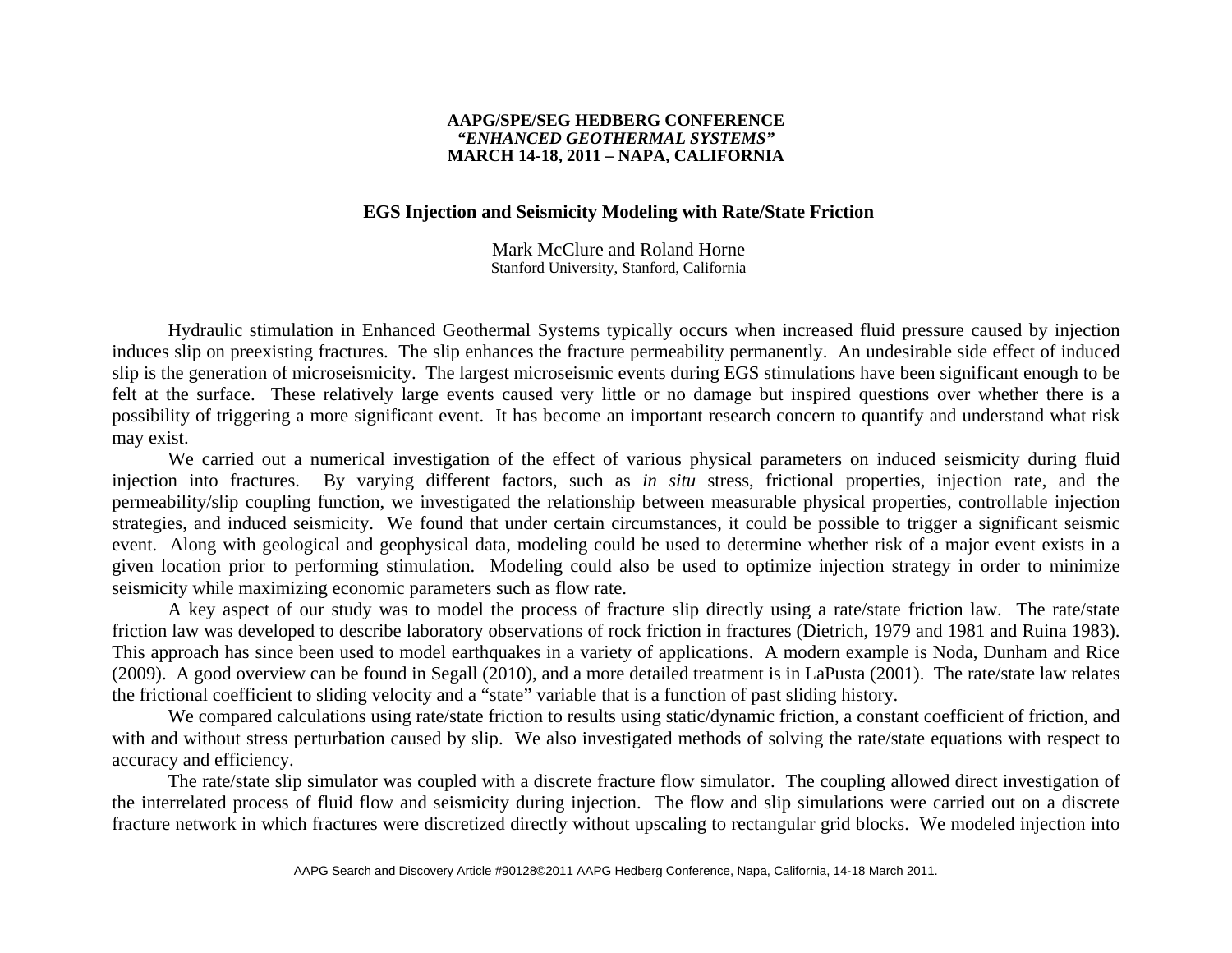both a single, isolated fracture and a network of fractures generated stochastically. The advantage of discrete fracture modeling is that it can capture the heterogeneous flow that occurs in fractured reservoirs and directly model the nucleation and advance of seismic slip on a fracture or network of fractures. The slip simulator included a radiation damping term to account for inertial effects. Dynamic stress transfer was neglected. The model was two-dimensional. No new fractures were created because it was assumed that the primary mechanism of stimulation is slip of preexisting fractures.

An example of the coupled fluid flow and rate/state simulation is shown in Figure 1. The plots show the slip velocity, state, shear stress, fluid pressure, and cumulative displacement along the fault during injection as well as a plot of injection rate and event magnitude versus time.



*Figure 1: Injection into a single, isolated fracture. Slip velocity, state, shear stress, fluid pressure and cumulative displacement plotted along the length of the fracture. In the bottom right plot, flow rate and magnitude are plotted versus time.*